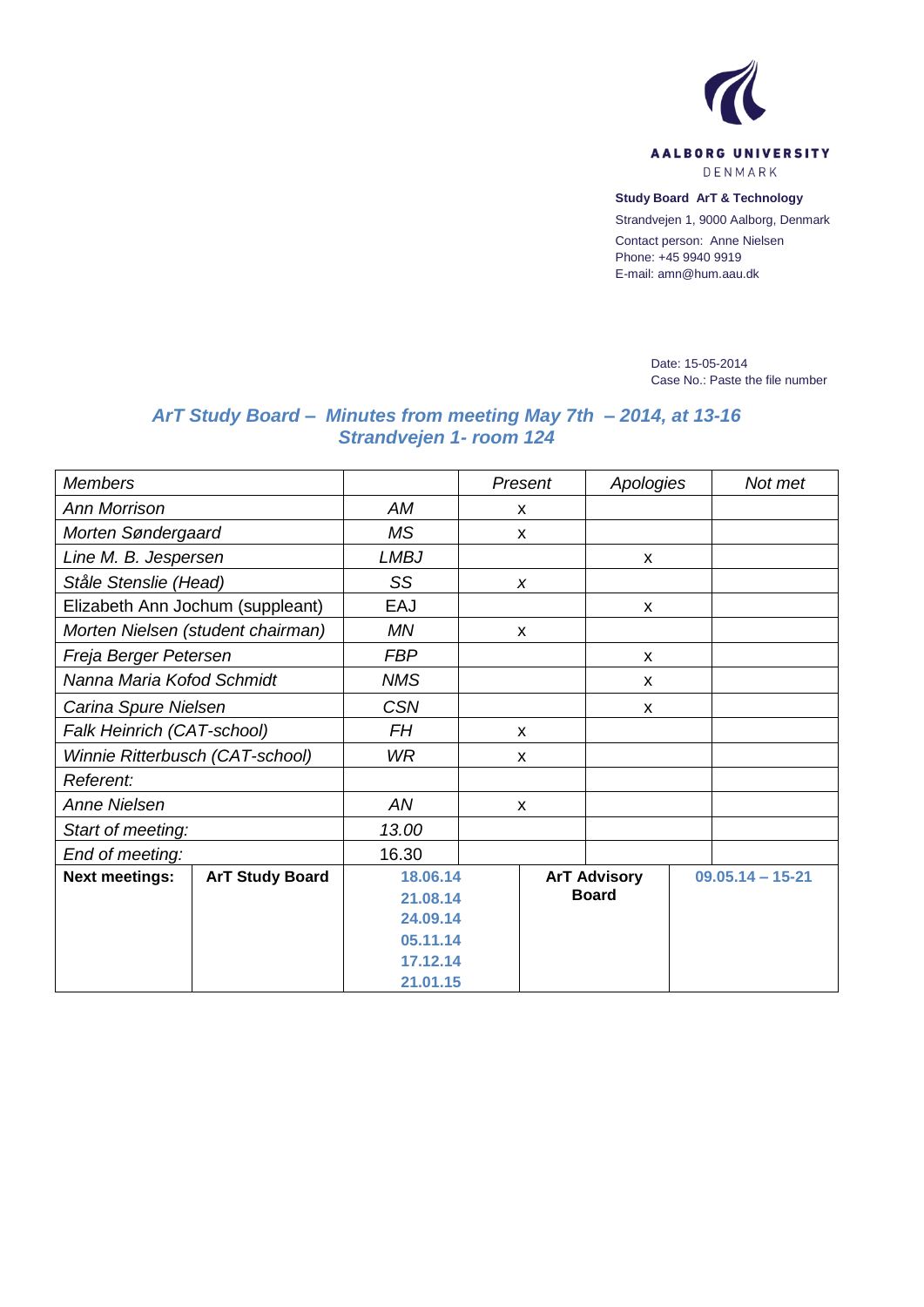

## Agenda

| Item.          | Subject:                                                                                                                                                                                                                                                                                                                                                                                                                                           |                 |             |        |                 |
|----------------|----------------------------------------------------------------------------------------------------------------------------------------------------------------------------------------------------------------------------------------------------------------------------------------------------------------------------------------------------------------------------------------------------------------------------------------------------|-----------------|-------------|--------|-----------------|
|                |                                                                                                                                                                                                                                                                                                                                                                                                                                                    |                 |             |        |                 |
|                |                                                                                                                                                                                                                                                                                                                                                                                                                                                    | Attached        | Information | Debate | <b>Decision</b> |
| -1             | <b>Approval of Agenda.</b>                                                                                                                                                                                                                                                                                                                                                                                                                         |                 |             |        | $\times$        |
|                | AM suggests bringing some point from last meetings up in the agenda.                                                                                                                                                                                                                                                                                                                                                                               |                 |             |        |                 |
|                | Briefly talk about the ArT advisory board meeting Friday.                                                                                                                                                                                                                                                                                                                                                                                          |                 |             |        |                 |
|                | Art 4 feed-back (item 6).                                                                                                                                                                                                                                                                                                                                                                                                                          |                 |             |        |                 |
|                | Academic writing postponed for next -MS sends something in writing.                                                                                                                                                                                                                                                                                                                                                                                |                 |             |        |                 |
| $\overline{2}$ | Approval of Minutes - meeting April 2, 2014.                                                                                                                                                                                                                                                                                                                                                                                                       | $\underline{X}$ |             |        | X               |
|                | Approved.                                                                                                                                                                                                                                                                                                                                                                                                                                          |                 |             |        |                 |
| 3              | News:                                                                                                                                                                                                                                                                                                                                                                                                                                              |                 |             |        |                 |
|                | <b>Head of Study:</b>                                                                                                                                                                                                                                                                                                                                                                                                                              |                 |             |        |                 |
|                | Meeting with SS and Michael Collin (IT-department).<br>Our ArT equipment is expencive, but must also be considered as a material<br>that can and will be used. We have no further budget to invest in new technol-<br>ogies, therefore we must be as careful as possible. In case of doubt, SS can<br>decide what to do. The ArT Lab employee can advise the students, but in the<br>end it is SS who is in charge and able to make this decision. |                 |             |        |                 |
|                | The Study Progress Reform<br>а.                                                                                                                                                                                                                                                                                                                                                                                                                    |                 | X           |        |                 |
|                | The Head of Study has to read all applications and decide who will be given<br>dispensations - after this it will be the secretary who send the decisions.                                                                                                                                                                                                                                                                                         |                 |             |        |                 |
|                | Setting up of committees for major revision of the BA ArT study regulation.<br>b.<br>Is it necessary after the last revision Sept. 2014?                                                                                                                                                                                                                                                                                                           |                 |             |        | X               |
|                | No need for a new revision.<br>It was decided that students finish their study at the existing Study Regulation.                                                                                                                                                                                                                                                                                                                                   |                 |             |        |                 |
|                | <b>Curriculum for Elective</b><br>c.<br>Additional qualification package for the provision of courses for Ap-<br>$\bullet$<br>plied Philosophy and students from other programs.                                                                                                                                                                                                                                                                   | $\underline{X}$ | X           |        |                 |
|                | Was approved.<br>The ArT board would like to make a curriculum for Elective. We need input<br>from the Faculty how to do it. - WBR will contact Rikke Jønsson.                                                                                                                                                                                                                                                                                     |                 |             |        |                 |
|                | Competence profile<br>d.                                                                                                                                                                                                                                                                                                                                                                                                                           | $\underline{X}$ | X           |        |                 |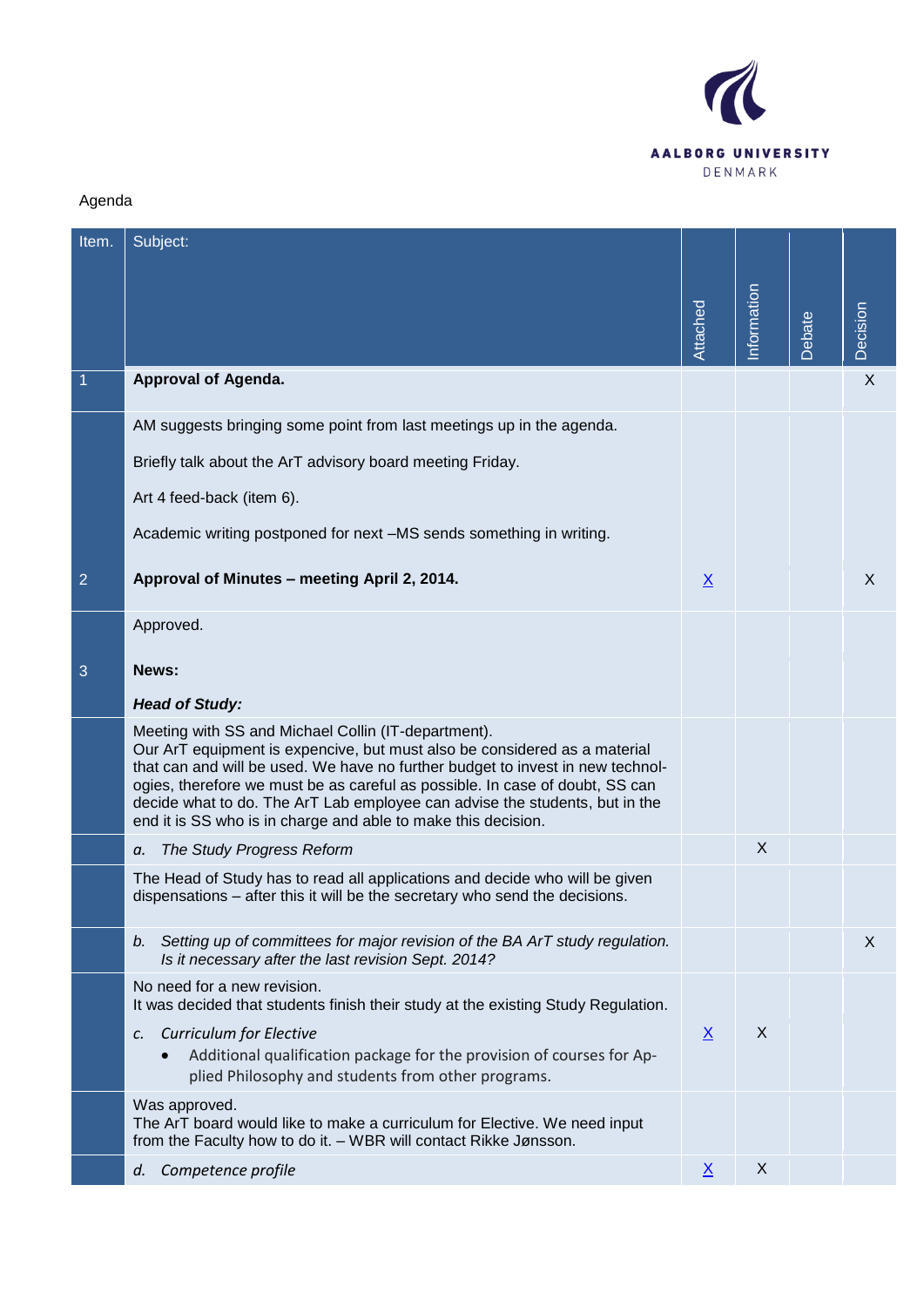

| Item. | Subject:                                                                                                                                                                                                                                                                                                                                                                                                                                                                                                                                                                                                                                                                                                                                                                                                                                                                                                                                                                                                                                                                                                                                                                                                                                                                                                                                                                                                                                                                                                                                                                                                                                                                                                                                                                                                                                                                                                                                                                                                                                                                                                      |          |             |        |          |
|-------|---------------------------------------------------------------------------------------------------------------------------------------------------------------------------------------------------------------------------------------------------------------------------------------------------------------------------------------------------------------------------------------------------------------------------------------------------------------------------------------------------------------------------------------------------------------------------------------------------------------------------------------------------------------------------------------------------------------------------------------------------------------------------------------------------------------------------------------------------------------------------------------------------------------------------------------------------------------------------------------------------------------------------------------------------------------------------------------------------------------------------------------------------------------------------------------------------------------------------------------------------------------------------------------------------------------------------------------------------------------------------------------------------------------------------------------------------------------------------------------------------------------------------------------------------------------------------------------------------------------------------------------------------------------------------------------------------------------------------------------------------------------------------------------------------------------------------------------------------------------------------------------------------------------------------------------------------------------------------------------------------------------------------------------------------------------------------------------------------------------|----------|-------------|--------|----------|
|       |                                                                                                                                                                                                                                                                                                                                                                                                                                                                                                                                                                                                                                                                                                                                                                                                                                                                                                                                                                                                                                                                                                                                                                                                                                                                                                                                                                                                                                                                                                                                                                                                                                                                                                                                                                                                                                                                                                                                                                                                                                                                                                               | Attached | Information | Debate | Decision |
|       | The board needs to discuss the statements before involving the Advisory<br>board.<br>A concrete text is needed for both webpage and Advisory board.<br>SS will work out a text and sent to FH, AM and MN to comments.                                                                                                                                                                                                                                                                                                                                                                                                                                                                                                                                                                                                                                                                                                                                                                                                                                                                                                                                                                                                                                                                                                                                                                                                                                                                                                                                                                                                                                                                                                                                                                                                                                                                                                                                                                                                                                                                                         |          |             |        |          |
|       | Information about meeting at ArT2.<br>The board can only urge the students to socialize and to make contract about<br>the project and how to work together.                                                                                                                                                                                                                                                                                                                                                                                                                                                                                                                                                                                                                                                                                                                                                                                                                                                                                                                                                                                                                                                                                                                                                                                                                                                                                                                                                                                                                                                                                                                                                                                                                                                                                                                                                                                                                                                                                                                                                   |          |             |        |          |
|       | <b>Relate:</b>                                                                                                                                                                                                                                                                                                                                                                                                                                                                                                                                                                                                                                                                                                                                                                                                                                                                                                                                                                                                                                                                                                                                                                                                                                                                                                                                                                                                                                                                                                                                                                                                                                                                                                                                                                                                                                                                                                                                                                                                                                                                                                |          |             |        |          |
|       | No news.                                                                                                                                                                                                                                                                                                                                                                                                                                                                                                                                                                                                                                                                                                                                                                                                                                                                                                                                                                                                                                                                                                                                                                                                                                                                                                                                                                                                                                                                                                                                                                                                                                                                                                                                                                                                                                                                                                                                                                                                                                                                                                      |          |             |        |          |
|       | <b>Students:</b>                                                                                                                                                                                                                                                                                                                                                                                                                                                                                                                                                                                                                                                                                                                                                                                                                                                                                                                                                                                                                                                                                                                                                                                                                                                                                                                                                                                                                                                                                                                                                                                                                                                                                                                                                                                                                                                                                                                                                                                                                                                                                              |          |             |        |          |
|       | MN and FBP make suggestions of the best study environment. (The heart of<br>ArT). To be discussed at the next meeting.                                                                                                                                                                                                                                                                                                                                                                                                                                                                                                                                                                                                                                                                                                                                                                                                                                                                                                                                                                                                                                                                                                                                                                                                                                                                                                                                                                                                                                                                                                                                                                                                                                                                                                                                                                                                                                                                                                                                                                                        |          |             |        |          |
|       | <b>Students Supervisors:</b>                                                                                                                                                                                                                                                                                                                                                                                                                                                                                                                                                                                                                                                                                                                                                                                                                                                                                                                                                                                                                                                                                                                                                                                                                                                                                                                                                                                                                                                                                                                                                                                                                                                                                                                                                                                                                                                                                                                                                                                                                                                                                  |          |             |        |          |
|       | No news.                                                                                                                                                                                                                                                                                                                                                                                                                                                                                                                                                                                                                                                                                                                                                                                                                                                                                                                                                                                                                                                                                                                                                                                                                                                                                                                                                                                                                                                                                                                                                                                                                                                                                                                                                                                                                                                                                                                                                                                                                                                                                                      |          |             |        |          |
|       | <b>CAT-school:</b><br>Falk/Winnie:                                                                                                                                                                                                                                                                                                                                                                                                                                                                                                                                                                                                                                                                                                                                                                                                                                                                                                                                                                                                                                                                                                                                                                                                                                                                                                                                                                                                                                                                                                                                                                                                                                                                                                                                                                                                                                                                                                                                                                                                                                                                            |          |             |        |          |
|       | Erasmus + Joint Master in Media Arts Cultures.<br>In cooperation with Danube Universität- Krems in Austria, City University Hong<br>Kong in China, University of Lodz in Poland, AAU is part of an application for a<br>joint Master. AAU contributes to the Master Degree with 8 <sup>th</sup> semester Experi-<br>ence Design and potentially Master Project. From the application :<br>One of the major online-archives in the field of Media Arts, the Archive of<br>$\overline{\phantom{a}}$<br>Digital Art (ADA) www.digitalartarchive.at, a project initiated by the Chair<br>for Image Science at DUK, Prof. Dr. Oliver Grau, and currently funded by<br>the Austrian Science Fund (FWF), is being extended with an integrated<br>thesaurus bridging the connection to traditional art history archives. This<br>expertise answering the challenges of digital heritage is of utmost im-<br>portance for new preservation strategies where MediaAC graduates solve<br>traditional conservation's tasks regarding digital information.<br>The research fields of, first experience design (Prof. Christian Jantzen)<br>$\overline{\phantom{a}}$<br>and second, art and technology (Prof. Morten Søndergaard and Prof.<br>Falk Heinrich) at AAU, are addressing the experience economy with<br>methods and digital tools for running, testing and evaluating complex in<br>collaborative work-situations. Graduates gain skills and competencies in<br>participatory as well as art-based design methods in order to be able to<br>navigate critically and creatively the 'reality' of Media Arts Cultures.<br>The School of Creative Media (SCM) of CityU is a leader in technologi-<br>$\overline{\phantom{a}}$<br>cal innovation, offering courses for game development and ludic new<br>media, state-of-the-art facilities, multimedia theatre, video production stu-<br>dio, screening theatres etc. - With faculty advancing the technological<br>and artistic development of Media Arts Cultures - Jeffrey Shaw, Maurice<br>Benayoun, Harald Kraemer, Olli Leino and Jane Prophet among others - |          | X           |        |          |
|       |                                                                                                                                                                                                                                                                                                                                                                                                                                                                                                                                                                                                                                                                                                                                                                                                                                                                                                                                                                                                                                                                                                                                                                                                                                                                                                                                                                                                                                                                                                                                                                                                                                                                                                                                                                                                                                                                                                                                                                                                                                                                                                               |          |             |        |          |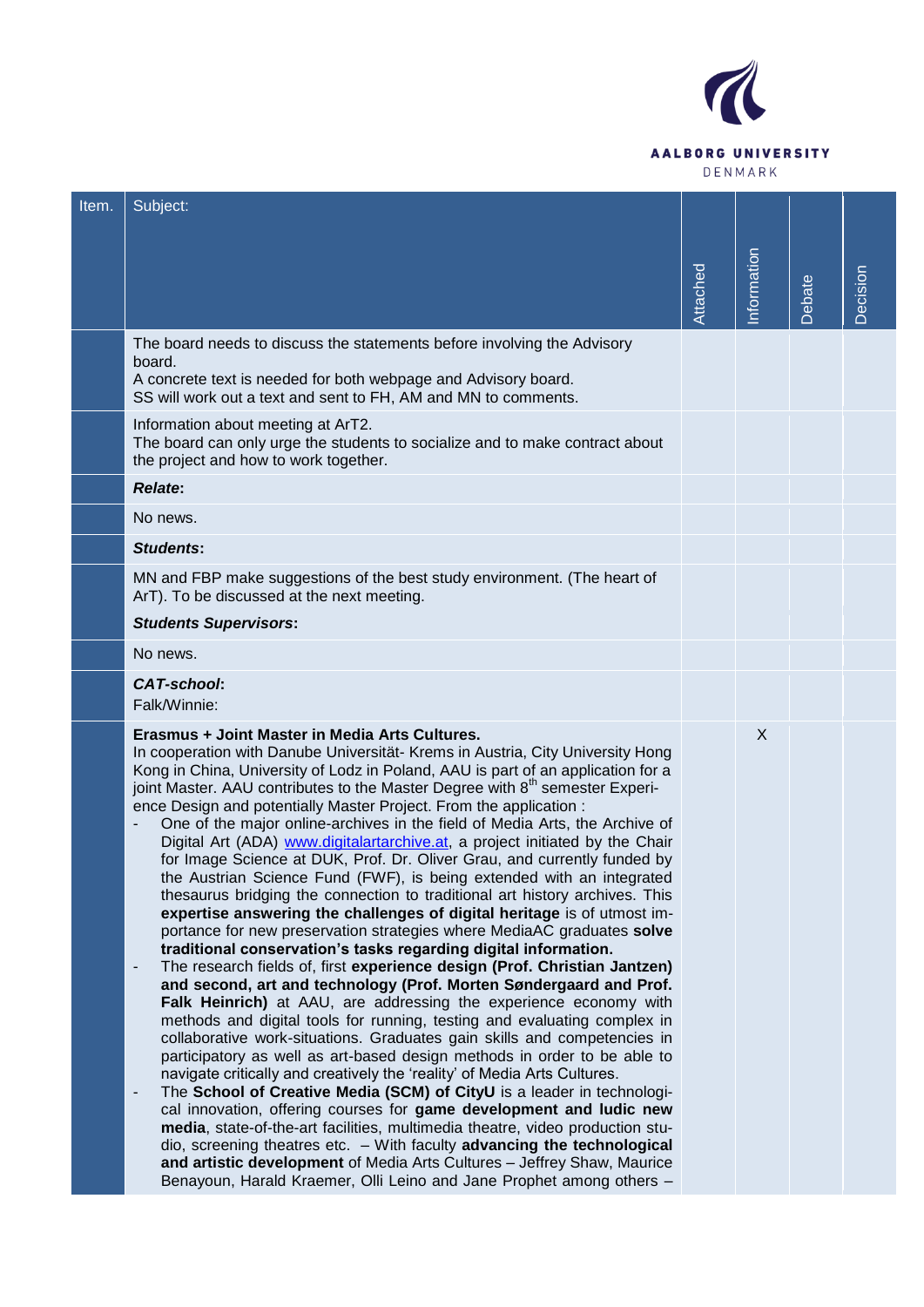

| Item. | Subject:                                                                                                                                                    |          |            |               |          |
|-------|-------------------------------------------------------------------------------------------------------------------------------------------------------------|----------|------------|---------------|----------|
|       |                                                                                                                                                             |          |            |               |          |
|       |                                                                                                                                                             |          |            |               |          |
|       |                                                                                                                                                             |          |            |               |          |
|       |                                                                                                                                                             | Attached | nformation | <b>Debate</b> | Decision |
|       | light the way for graduates to create the future of Media Arts. In particular                                                                               |          |            |               |          |
|       | Harald Kraemer, who has written his PhD about Museum Informatics and                                                                                        |          |            |               |          |
|       | Digital Collections, has bridged as a renowned producer of media ap-<br>plications in museums the gap between applied Media Design and Me-                  |          |            |               |          |
|       | dia Art History.                                                                                                                                            |          |            |               |          |
|       | The Department of Electronic Media of ULO is specialised not only in<br>$\overline{\phantom{a}}$                                                            |          |            |               |          |
|       | media design, but also in theory and history of media and new media<br>and issues of contemporary culture forming around new media; e.g.,                   |          |            |               |          |
|       | participation, social media, Web 2.0 and 3.0, virtualization of individuals                                                                                 |          |            |               |          |
|       | and communities, forming social network communities.                                                                                                        |          |            |               |          |
|       | AAU and CityU management courses on cost-effective planning enhance<br>$\overline{\phantom{a}}$                                                             |          |            |               |          |
|       | entrepreneurial skills.<br>These key skills are:                                                                                                            |          |            |               |          |
|       | Usage of technologies for archiving and preserving works of media art<br>$\circ$                                                                            |          |            |               |          |
|       | as well as our digital and digitalized cultural heritage (digital long-term ar-                                                                             |          |            |               |          |
|       | chiving)                                                                                                                                                    |          |            |               |          |
|       | Ability to transcode media art cultural content into a digital archive<br>$\circ$                                                                           |          |            |               |          |
|       | Ability to produce experience design solutions which are media art<br>$\circ$                                                                               |          |            |               |          |
|       | specific<br>Documentation, collection management and academic writing on Media<br>$\circ$                                                                   |          |            |               |          |
|       | <b>Arts Cultures</b>                                                                                                                                        |          |            |               |          |
|       | In-depth knowledge about visual and digital literacy (see Digital Agenda<br>$\circ$                                                                         |          |            |               |          |
|       | for Europe, 2010) and methods of sharing insights, e.g. as educa-                                                                                           |          |            |               |          |
|       | tors/interpreters in the CCS                                                                                                                                |          |            |               |          |
|       | Practical and theoretical knowledge of experience design and art and<br>$\circ$                                                                             |          |            |               |          |
|       | technology and its technological requirements                                                                                                               |          |            |               |          |
|       | Ways to achieve meta-learning competencies beyond the exercises<br>$\circ$<br>during their studies, in order to strengthen their transversal skills and ex- |          |            |               |          |
|       | trapolate into future scenarios of to-yet unknown media challenges.                                                                                         |          |            |               |          |
|       | Key competencies are:                                                                                                                                       |          |            |               |          |
|       | Reflecting academically upon the theories and histories of Media Arts<br>$\circ$                                                                            |          |            |               |          |
|       | Cultures.                                                                                                                                                   |          |            |               |          |
|       | The ability to reconfigure the cultural heritage field in ways that impact<br>$\circ$                                                                       |          |            |               |          |
|       | both the academic discourses and media practices on a global scale.<br>Understanding and using the theories of Media Arts Cultures in pro-                  |          |            |               |          |
|       | $\circ$<br>ducing designs based on state-of-the art experience technology.                                                                                  |          |            |               |          |
|       | Usage of international data field catalogues<br>$\circ$                                                                                                     |          |            |               |          |
|       | Understanding the meaning of Digital Collection Management for cultur-<br>$\circ$                                                                           |          |            |               |          |
|       | al institutions                                                                                                                                             |          |            |               |          |
|       | The ability to analyse and incorporate the needs of users from different<br>$\circ$                                                                         |          |            |               |          |
|       | countries and across different Media Arts Cultures and operationalise                                                                                       |          |            |               |          |
|       | those into design concepts.<br>Solving problems related to the field of Media Arts Cultures across cul-                                                     |          |            |               |          |
|       | $\circ$                                                                                                                                                     |          |            |               |          |
|       |                                                                                                                                                             |          |            |               |          |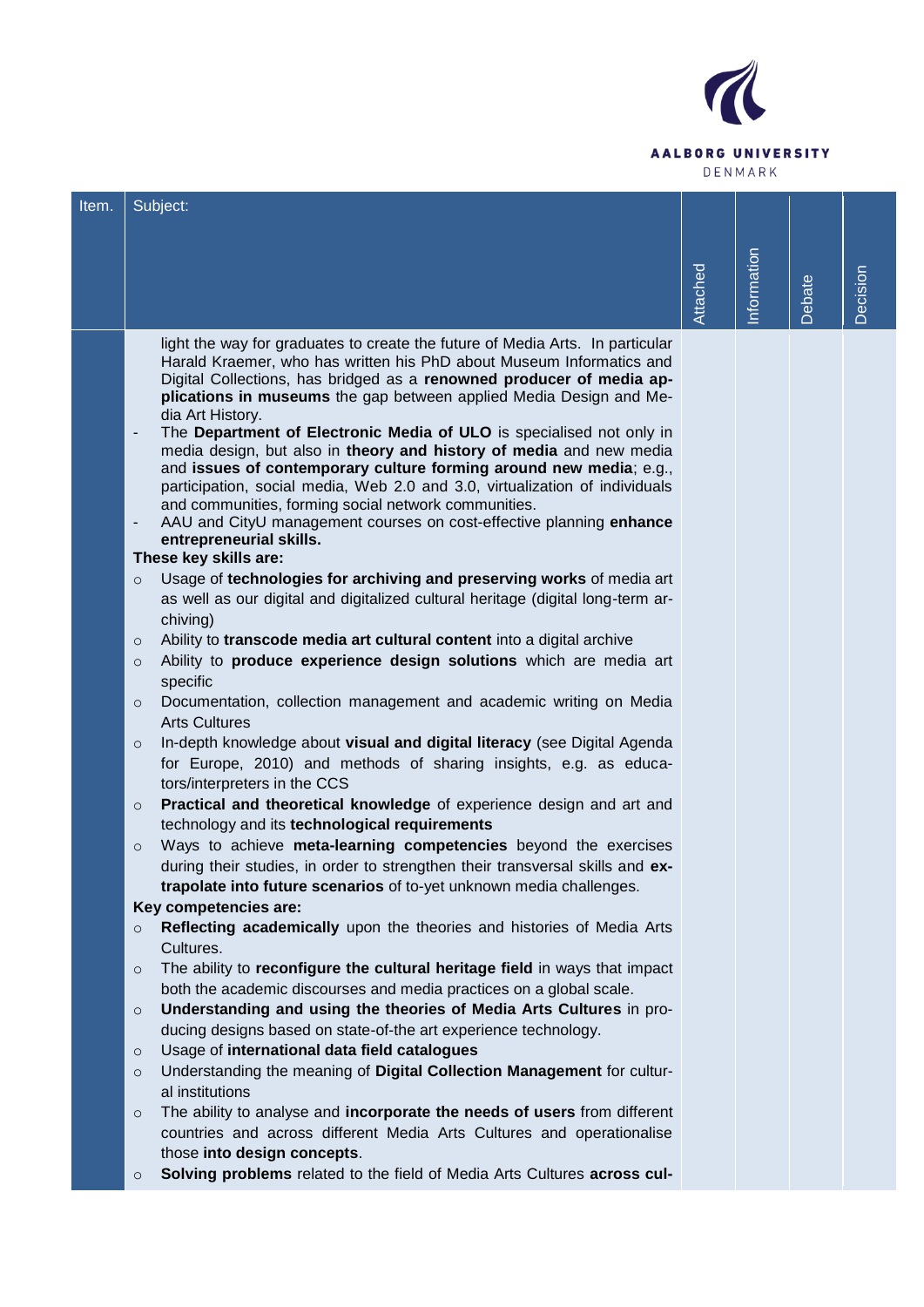

| Item.          | Subject:                                                                                                                                                                                                                                                                                                                                                                                 |          |             |       |          |
|----------------|------------------------------------------------------------------------------------------------------------------------------------------------------------------------------------------------------------------------------------------------------------------------------------------------------------------------------------------------------------------------------------------|----------|-------------|-------|----------|
|                |                                                                                                                                                                                                                                                                                                                                                                                          |          | Information |       |          |
|                |                                                                                                                                                                                                                                                                                                                                                                                          | Attached |             | ebate | Decision |
|                | tural borders.<br>Combining knowledge of cultural heritage, image science with the skills<br>$\circ$<br>and competencies of experience design, art-based research, and me-<br>dia creation.<br>Analysing key aspects of Media Arts Cultures in order to operationalizing<br>$\circ$<br>them into innovative and imaginative solutions for the future market and<br>cultural institutions |          |             |       |          |
|                | If you need any further information please contact MS.                                                                                                                                                                                                                                                                                                                                   |          |             |       |          |
|                | E-music. With Music, ArT and DJM                                                                                                                                                                                                                                                                                                                                                         |          | X           |       |          |
|                | Contact from Arhus about cooperation about an education in E-music.<br>FH awaits further information                                                                                                                                                                                                                                                                                     |          |             |       |          |
|                | The ArT Board must consider admission regulation for the study and discuss<br>how many. At the moment there is no limit.<br>The board has discussed a kind of admission control, but still no decision how.                                                                                                                                                                              |          |             |       |          |
|                | Notice if such an admission control is current we have to applied 2 years in<br>advanced before intake.                                                                                                                                                                                                                                                                                  |          |             |       |          |
| $\overline{4}$ | <b>Collaboration with External Partners. /Line</b>                                                                                                                                                                                                                                                                                                                                       | <u>x</u> | X           | X     |          |
|                | Important challenges:                                                                                                                                                                                                                                                                                                                                                                    |          |             |       |          |
|                | Collaboration limits students free expression: Problem solving vs. Artistic free-<br>dom                                                                                                                                                                                                                                                                                                 |          |             |       |          |
|                | It is argued that Problem solving does not necessarily limit the artistic Free-<br>dom. Good to have framing from external collaborators.                                                                                                                                                                                                                                                |          |             |       |          |
|                | It was decided that SS should work on the document and present it for the<br>Advisory Board.                                                                                                                                                                                                                                                                                             |          |             |       |          |
| 5              | Fall 2014 /Ståle                                                                                                                                                                                                                                                                                                                                                                         |          |             |       |          |
|                | Status - requisition fall 2014<br>a.                                                                                                                                                                                                                                                                                                                                                     |          | X           |       |          |
|                | SS informed about the requisitions.<br>ArT1 Coordinator: BLM<br>ArT3 Coordinator: LP<br>ArT5 Coordinator: SS                                                                                                                                                                                                                                                                             |          |             |       | X        |
|                | New people from Communication will teach at ArT.<br>MT will send the same as last year.<br>AD is not providing any teaching staff this fall.<br>Teachers from CPH will be urged to do video conferences teaching.<br>The ArT Lab staff is paid by the HUM-FAK. SS will clarify with Michael Collin<br>(IT) how ArT can use the lab staff.                                                |          |             |       |          |